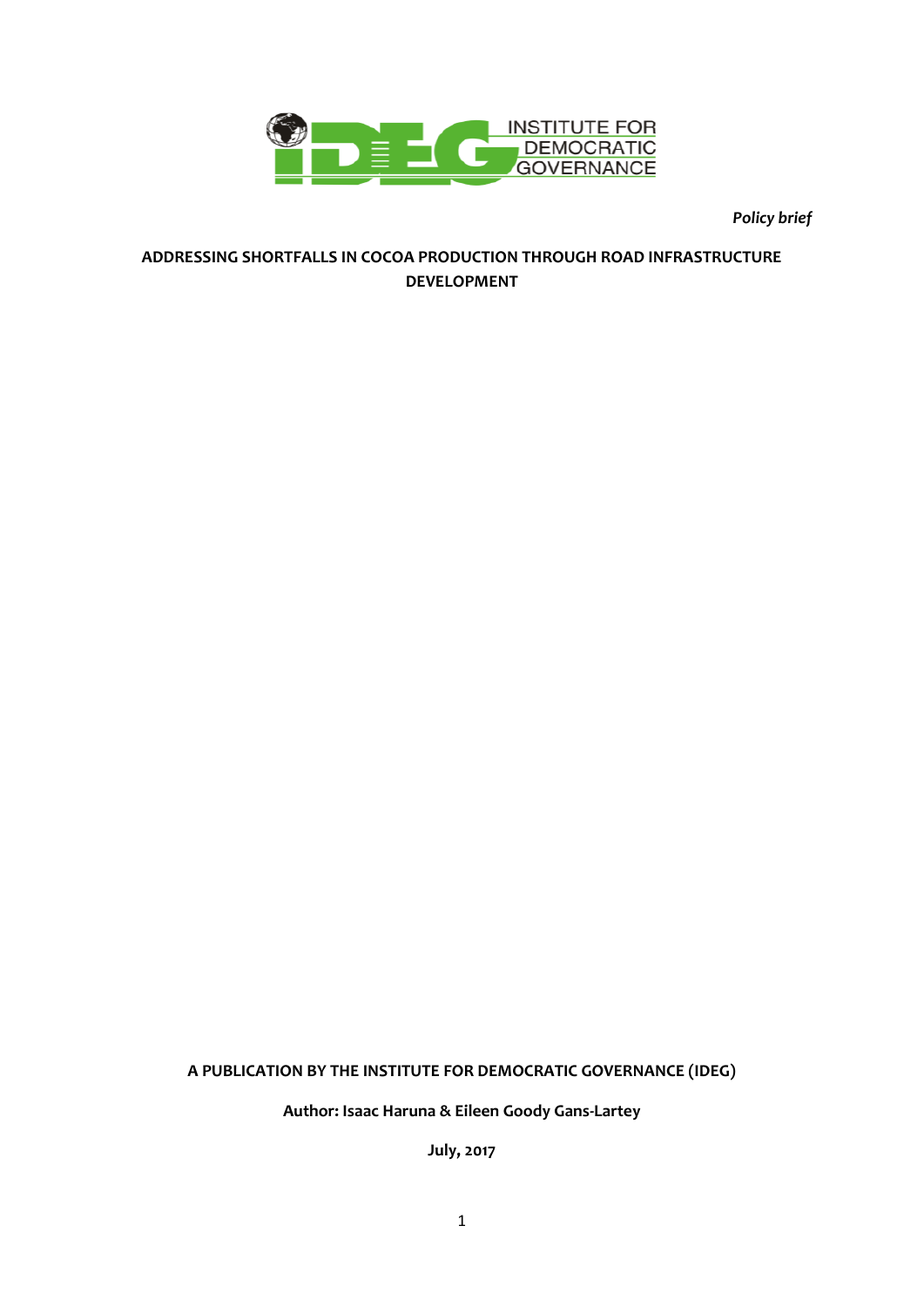# **Table of Contents**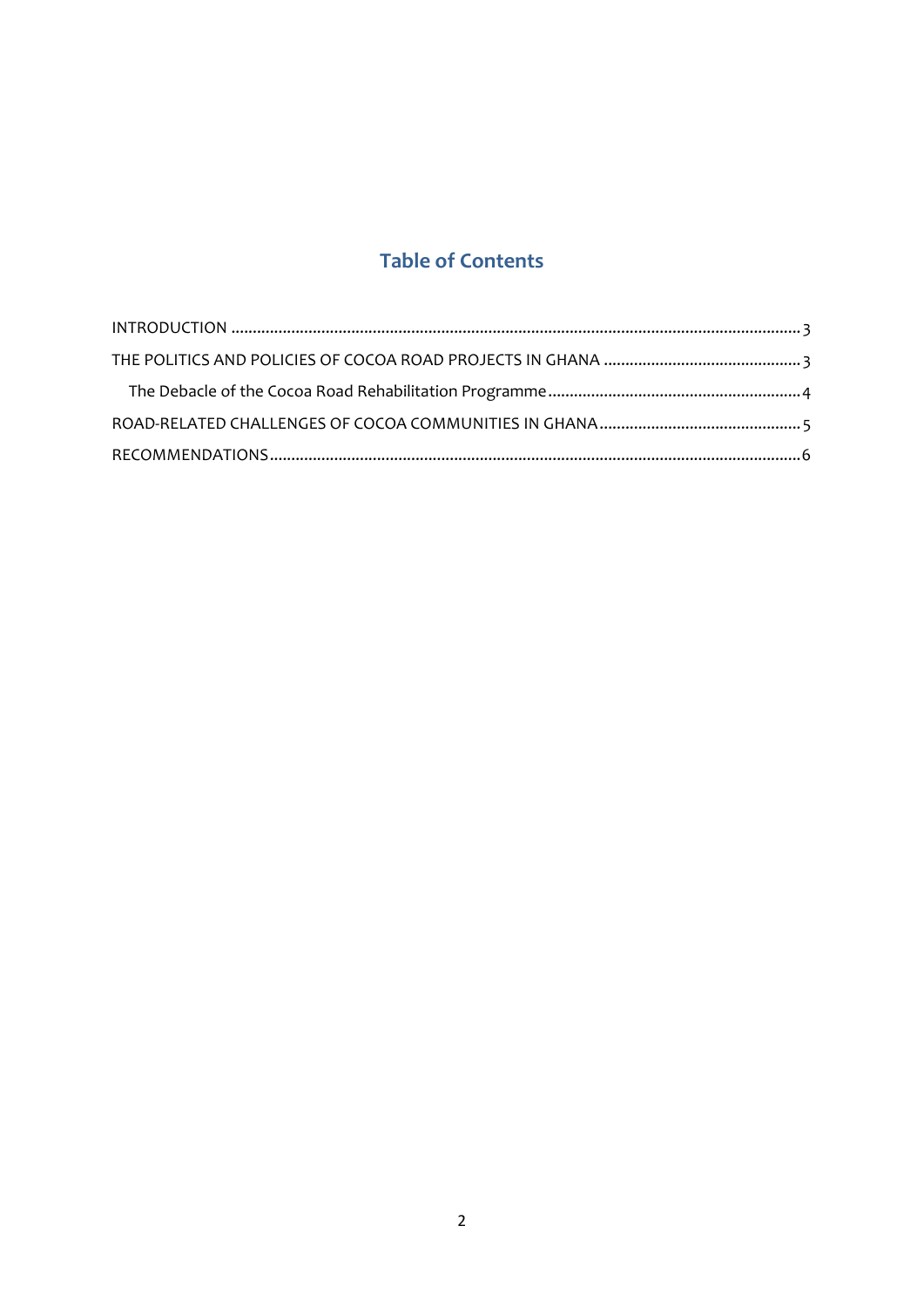#### <span id="page-2-0"></span>**INTRODUCTION<sup>1</sup>**

Cocoa production is the lifeblood of Ghana's economy. If the Nile is the gift of Egypt then, cocoa production can, arguably, be said to be Ghana's gift because of the critical role the sector has played and continues to play in the country's development. The sector provides livelihoods for more than 700, 000 farmers in the 6 cocoa producing regions.<sup>2</sup> Not only is it among the main export commodities accruing significant revenues to country's coffers today, it did also serve as a crucial public revenue source for both colonial administration and the post-colonial state, particularly in the formative years under the country's first President Dr Kwame Nkrumah, affording especially the latter the opportunity to embark on certain public expenditures such as road constructions which presently benefit the country.<sup>3</sup> Given its renewable nature, crucial investment to provide the enabling environment for the production of cocoa is vital. While Ghana had always been the world's largest producer of cocoa since independence, it was suddenly overtaken by its immediate western neighbour, Cote D'Ivoire in the late 1970s after the latter had made significant investment in the sector including, inter alia, subsidies for cocoa farmers.<sup>4</sup> In the 2013/2014 crop year, Cote D'Ivoire produced almost double of what Ghana produced.<sup>5</sup> The questions that are begged here are why Ghana's performance in the sector has been relatively abysmal and what can be done to shore up Ghana's cocoa yields.

These questions drive this policy brief and though the brief acknowledges that the factors that account for the decline in Ghana's cocoa production may be multifaceted, a particular focus is laid on the contribution of a paucity of road infrastructure in cocoa growing areas. Cases would be drawn from cocoa growing districts including the Bia West District, Juaboso District, Ahafo Ano North District, Sekyere East District and Awutu Senya District. An understanding of the politics and policies surrounding cocoa road projects in Ghana would provide some insights into the deplorable nature of the roads in cocoa growing areas. This brief would also bring under limelight the palpable challenges confronting cocoa farmers in these districts in the light of poor and inaccessible road networks which inhibit productivity. The brief then makes some recommendations to abate these challenges.

### <span id="page-2-1"></span>**THE POLITICS AND POLICIES OF COCOA ROAD PROJECTS IN GHANA**

Current and previous governments converge on the poor road networks in cocoa growing areas in Ghana and their potential impact on cocoa yields, Ghana's GDP and by extension the health of Ghana's economy. Given that Ghana is an agrarian economy, the subject of cocoa as a subsection of agriculture has often received much attention largely in manifestos of political parties proposing to modernize agriculture. Governments, present and past, have made concerted efforts to address

**.** 

<sup>1</sup> Miss, Eileen Goody Gans Lartey, Assistant Project Officer of the Civic Empowerment of Cocoa

Communities Project, provided contextual material on communities in the Ahafo Ano North District. <sup>2</sup> Kolavalli, S., & Vigneri, M. (2011). Cocoa in Ghana: Shaping the success of an economy. *Yes, Africa can: success stories from a dynamic continent*, 201-218.

<sup>3</sup> Ibid

See also Woods, D. (2004). Predatory elites, rents and cocoa: a comparative analysis of Ghana and Ivory Coast. *Commonwealth & Comparative Politics*, *42*(2), 224-241.

<sup>4</sup> Ibid

<sup>5</sup> Wessel, M., & Quist-Wessel, P. F. (2015). Cocoa production in West Africa, a review and analysis of recent developments. *NJAS-Wageningen Journal of Life Sciences*, *74*, 1-7.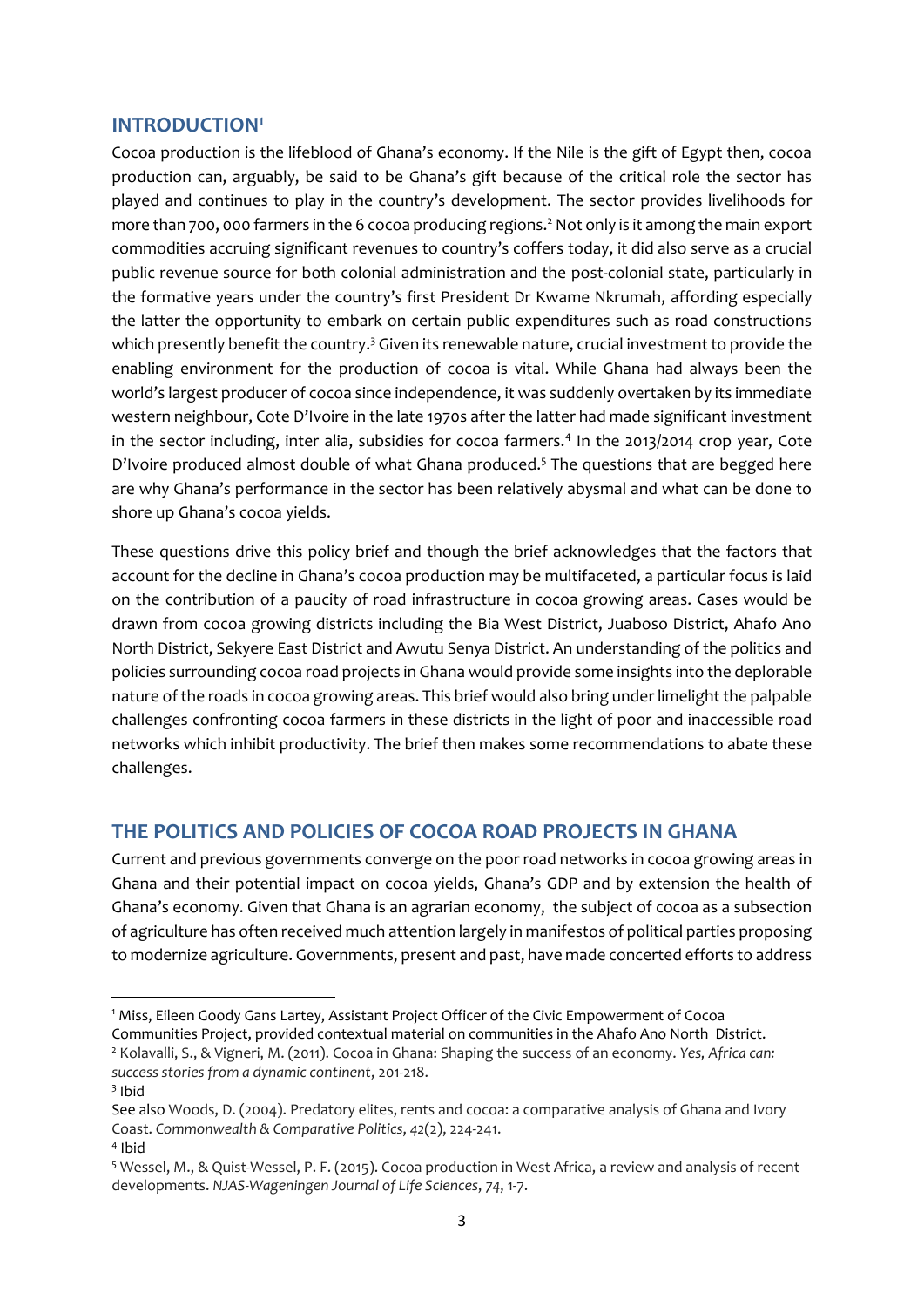the challenge of deplorable road networks in cocoa growing areas. However, while such efforts are commendable, not much is seen in terms of the actual implementation of policies to address this challenge. An examination of the complexities surrounding cocoa roads projects in this regard is therefore important.

# <span id="page-3-0"></span>**The Debacle of the Cocoa Road Rehabilitation Programme**

The previous government, the National Democratic Congress (NDC), committed itself in 2015 to rolling out a five year Cocoa Roads Rehabilitation Programme at a cost of \$750<sup>6</sup> towards rehabilitating and constructing cocoa roads in cocoa growing areas. This move was positive as it sought to address one of the serious challenges that most cocoa growing communities encounter and would have thus significantly reduced the transportation cost involved in carting cocoa beans to buying centres which are mostly distant away from the producing areas.<sup>7</sup> The geographical focus of the project included selected roads in the Western, Ashanti, Brong-Ahafo and Eastern Regions. 8

The former President, John Dramani Mahama, cut the sod for the programme to start from the Eastern Region with five cocoa roads in the region earmarked for rehabilitation. However, following the change in government and the ascension of the New Patriotic Party (NPP) into power in January 2017, the programme has been suspended because of alleged funds misappropriation and mismanagement. A preliminary audit conducted by the new leadership of COCOBOD suggests that out of the more than 230 varying road contracts awarded under the previous administration, 30 are not traceable to any community or district.<sup>9</sup> The audit also further shows that not only does the GH¢ 3.5 billion road project far outweigh the fiscal might of the COCOBOD, but also there have been outrageous cost components in the contracts.<sup>10</sup>

This action by the NPP administration must not necessarily be misconstrued to mean a government that is against the well-being of cocoa growing areas because of its belief in construction and rehabilitation of cocoa roads as a way of compensating cocoa farmers for the contribution of cocoa to Ghana's economic growth.<sup>11</sup> Thus,, as a government known for its rhetoric of wanting to protect

**.** 

8 See [graphic.com.gh](http://ghanatrade.gov.gh/graphic.com.gh) (n.d). President announces \$450 million package for cocoa roads rehabilitation. Available at [http://ghanatrade.gov.gh/Latest-News/president-announces-450-million-package-for-cocoa](http://ghanatrade.gov.gh/Latest-News/president-announces-450-million-package-for-cocoa-roads-%20rehabilitation.html)roads- [rehabilitation.html](http://ghanatrade.gov.gh/Latest-News/president-announces-450-million-package-for-cocoa-roads-%20rehabilitation.html) [Accessed 31st July, 2017]

<sup>&</sup>lt;sup>6</sup> See Kwame Ntim (2015). 5-year Cocoa Roads Project to cost COCOBOD \$750m. at

[https://www.ghanaweb.com/GhanaHomePage/business/5-year-Cocoa-Roads-Project-to-cost-COCOBOD-](https://www.ghanaweb.com/GhanaHomePage/business/5-year-Cocoa-Roads-Project-to-cost-COCOBOD-750m-385588)[750m-385588](https://www.ghanaweb.com/GhanaHomePage/business/5-year-Cocoa-Roads-Project-to-cost-COCOBOD-750m-385588) [Accessed 19th October, 2017]

<sup>7</sup> Ibid

Also see GNA (n.d). President Mahama Breaks Ground for Cocoa Roads Rehabilitation. Available at [http://www.ghana.gov.gh/index.php/en/news/1474-president-mahama-breaks-ground-for-cocoa-roads](http://www.ghana.gov.gh/index.php/en/news/1474-president-mahama-breaks-ground-for-cocoa-roads-rehabilitation)[rehabilitation](http://www.ghana.gov.gh/index.php/en/news/1474-president-mahama-breaks-ground-for-cocoa-roads-rehabilitation) [Accessed 31st July, 2017]

<sup>9</sup> See Ghana/Myjoyonline.com (2017). COCOBOD suspends 'cocoa roads' projects. Available at <http://citifmonline.com/2017/02/02/part-of-cocoa-fund-to-fix-cocoa-roads-amoako-attah/> [Accessed 31st July, 2017]

<sup>10</sup> Ibid

<sup>11</sup> See Jessica Ayorkor Aryee (2017). Part of cocoa fund to fix cocoa roads – Amoako-Attah. Available at <http://citifmonline.com/2017/02/02/part-of-cocoa-fund-to-fix-cocoa-roads-amoako-attah/> [Accessed: 31st July, 2017]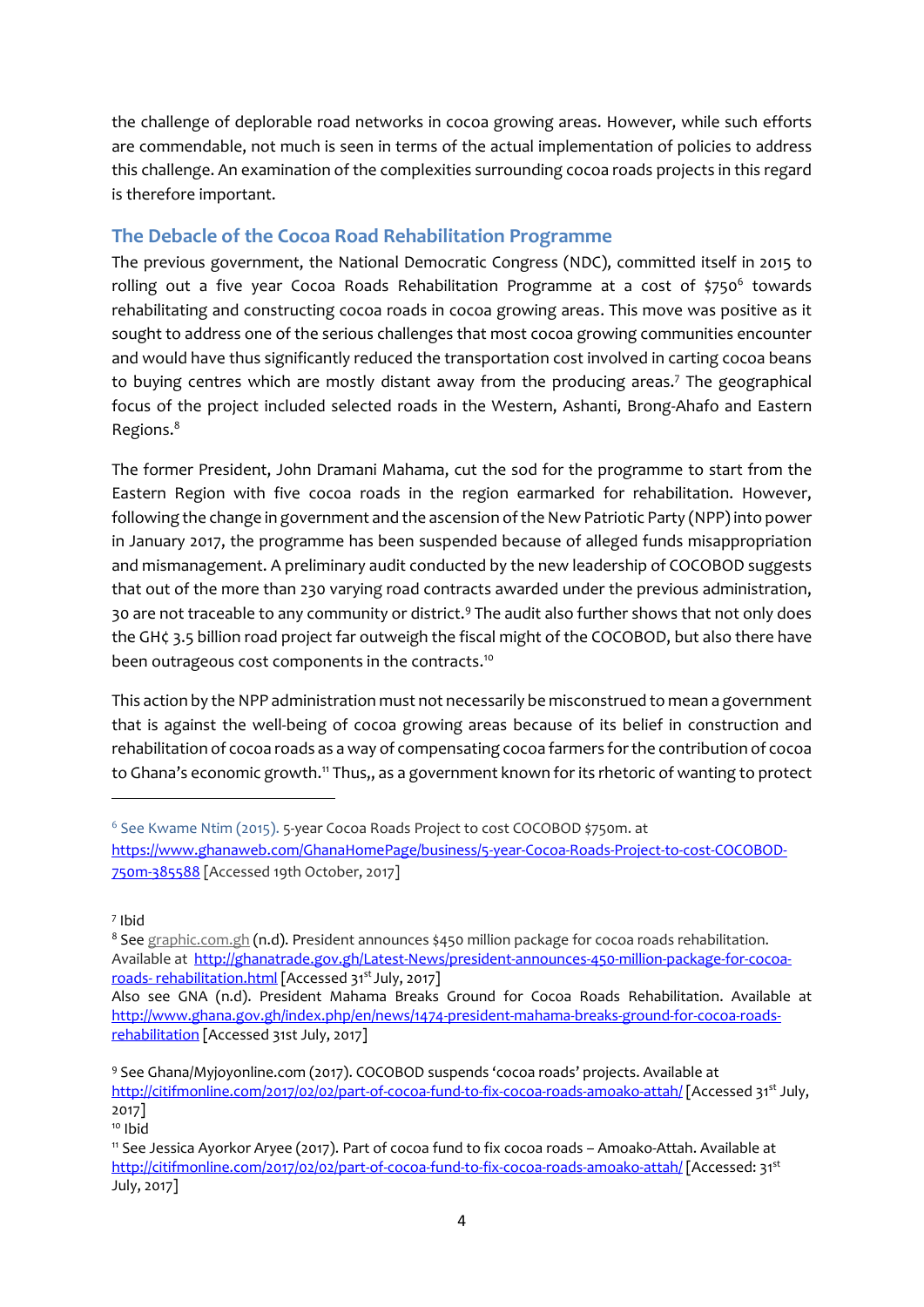the public purse, the temporary suspension of the project may be the wisest thing to do in order to allow for a much detailed audit to determine the merit or otherwise of the programme.<sup>12</sup>

Regardless of the outcome of the audit, it must be emphasized that cocoa roads projects and programmes are so important, to stimulate growth in the sector in particular and the entire economy at large, that they cannot be abandoned or remain in the back burner for a long time. Chapter 6 of the 1992 Constitution of the Republic of Ghana enjoins governments to "as far as practicable…continue and execute projects and programmes commenced by the previous Governments."<sup>13</sup>

Consequently, the current administration may not find it helpful to abandon the cocoa roads rehabilitation programme. Instead the government must find ways of addressing challenges surrounding the project and even strengthening it in order to provide the much touted compensation for cocoa growing areas that are dealing with the ordeals of poor road networks.

# <span id="page-4-0"></span>**ROAD-RELATED CHALLENGES OF COCOA COMMUNTIES IN GHANA**

The main rationale behind the Cocoa Road Programme mentioned above was to "facilitate the transportation of cocoa beans to buying centres."<sup>14</sup> Moreover, the programme was to culminate in improving roads within communities in order to create "… a congenial environment to promote the livelihoods of cocoa farmers."<sup>15</sup> Increase in cocoa production in these communities, would, arguably, have become a positive externality of road constructions in the cocoa communities.

This section of the brief therefore seeks to highlight the linkage between poor road networks and cocoa production by drawing on some cases in the Bia West, Juaboso, Awutu Senya, Sekyere East and Ahafo Ano North Districts.

The Bia West district, located in the northern part of Western region, is a border district to Cote d'Ivoire, Ghana's competitor in the cocoa industry. Anecdotal evidence suggests that the district is the largest cocoa producing district in the country and yet among the most deprived districts in Ghana. The twin-district capital, Sefwi-Essam, is without tarred roads and majority of the roads in the district are not only untarred but also difficult to ply,<sup>16</sup> thereby increasing the transportation cost of cocoa communities in hinterland communities that have to transport their cocoa beans along the roughest of terrains to the district capital for sale. This factor, combined with the sometimes unfavourable prices of cocoa produce, partially accounts for the frequent smuggling of

<sup>1</sup>  $12$  Ibid

<sup>&</sup>lt;sup>13</sup> See the 1992 Constitution of the Republic of Ghana

<sup>14</sup> Statement contained in the press release of the Ghana Cocoa Board (COCOBOD) reported by GhanaWeb on 4th October, 2015. See Kwame Ntim (2015). 5-year Cocoa Roads Project to cost COCOBOD \$750m. at [https://www.ghanaweb.com/GhanaHomePage/business/5-year-Cocoa-Roads-Project-to-cost-COCOBOD-](https://www.ghanaweb.com/GhanaHomePage/business/5-year-Cocoa-Roads-Project-to-cost-COCOBOD-750m-385588)[750m-385588](https://www.ghanaweb.com/GhanaHomePage/business/5-year-Cocoa-Roads-Project-to-cost-COCOBOD-750m-385588) [Accessed 19/10/2017]

 $15$  ibid

<sup>&</sup>lt;sup>16</sup> During field work conducted in 30 communities in the district from 2015 to 2017, it was observed that only Asuopri and Debiso (a twin-capital town) had poorly tarred roads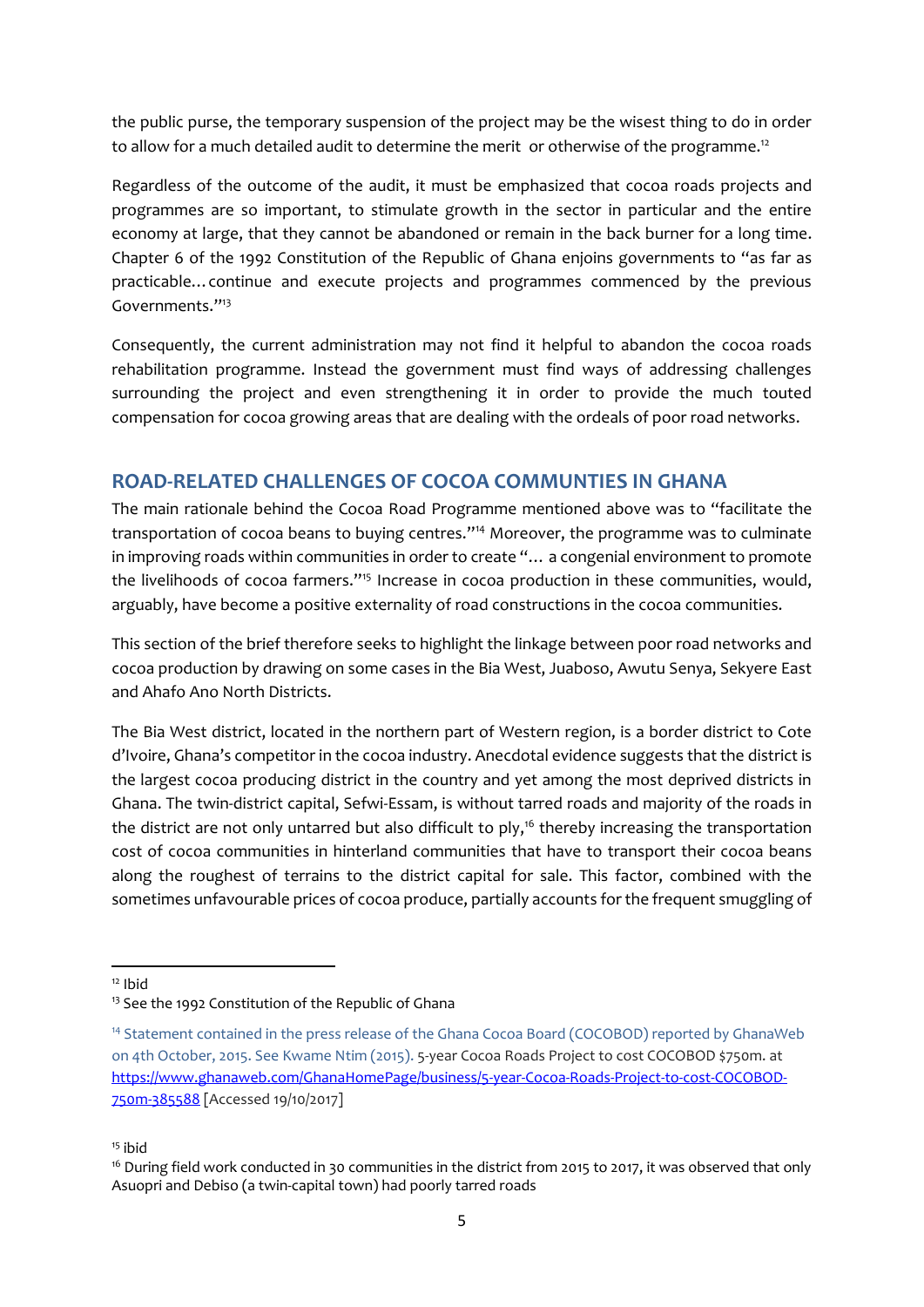cocoa into Cote d'Ivoire adding to its yields and contributing to making it the number one cocoa producer in the world.

In communities such as Nyaama and Pokuakora in the Ahafo Ano North District, the deplorable state of the roads is a roadblock to economic activities, a situation that is further worsened during the rainy season because of the complete inaccessibility of the roads in rainy season.

Apart from the poor road conditions across the five districts, one of the common features across communities in this district has to do with the connectivity of communities via footbridges. Footbridges serve as the means of connecting communities to their farm lands in cocoa growing areas. Community members rely on the bridges to gain access to their farmlands and engage in their daily activities whose proceeds are used to fend for themselves and their families.<sup>17</sup>

One may expect that given the importance of footbridges in farming communities, they would be in the best of shape to ensure that the daily economic activities of the communities are not truncated. Unfortunately, the opposite is the case. A footbridge linking Bosikese community in the Ahafo Ano North District is in appalling state and yet notwithstanding its dangerous state, residents of this community have no other option than to ply this bridge to their farms on daily basis.<sup>18</sup>

The situation in Ankamase, a community in the Awutu Senya District, is equally bad. Residents in this community are sometimes trapped for days and weeks during rainy seasons because of frequent flooding of the river Ankama which separates this community from its neighbouring ones. <sup>19</sup> A simple culvert or footbridge across the river with very appropriate drainage system may not cost the district or even government a lot of money; however, the absence of any such government policy intervention may rather exacerbate the challenges that are meted out to this cocoa growing community.

Finally, at Nsonyameye, another community in the Juaboso District, the main bridge connecting residents of the community to their farms is close to a death trap. Consequently, residents of the community have resorted to plying very alternatively long distances to their farms which has serious implication on their overall cost of production and thus their incomes in the long run with a trickling down effect on their quality of life and those of their dependants.

### <span id="page-5-0"></span>**RECOMMENDATIONS**

1

Given the relevance of cocoa to Ghana's economy, the following recommendations would be useful in addressing the gaps with regard to road infrastructure in cocoa growing areas, which have been identified in this policy brief:

a. Notwithstanding, the saga surrounding it, the Cocoa Road Rehabilitation Programme provides a framework for cocoa roads in cocoa growing regions and districts to be rehabilitated in order to increase cocoa production. This is one programme that can neither

<sup>&</sup>lt;sup>17</sup> Interviews with community members during fieldwork conducted in April, 2017.

<sup>&</sup>lt;sup>18</sup> Interviews with community members during fieldwork conducted in April, 2017

<sup>19</sup> Interviews with community members and district planning and community development officers during field work conducted in April, 2017